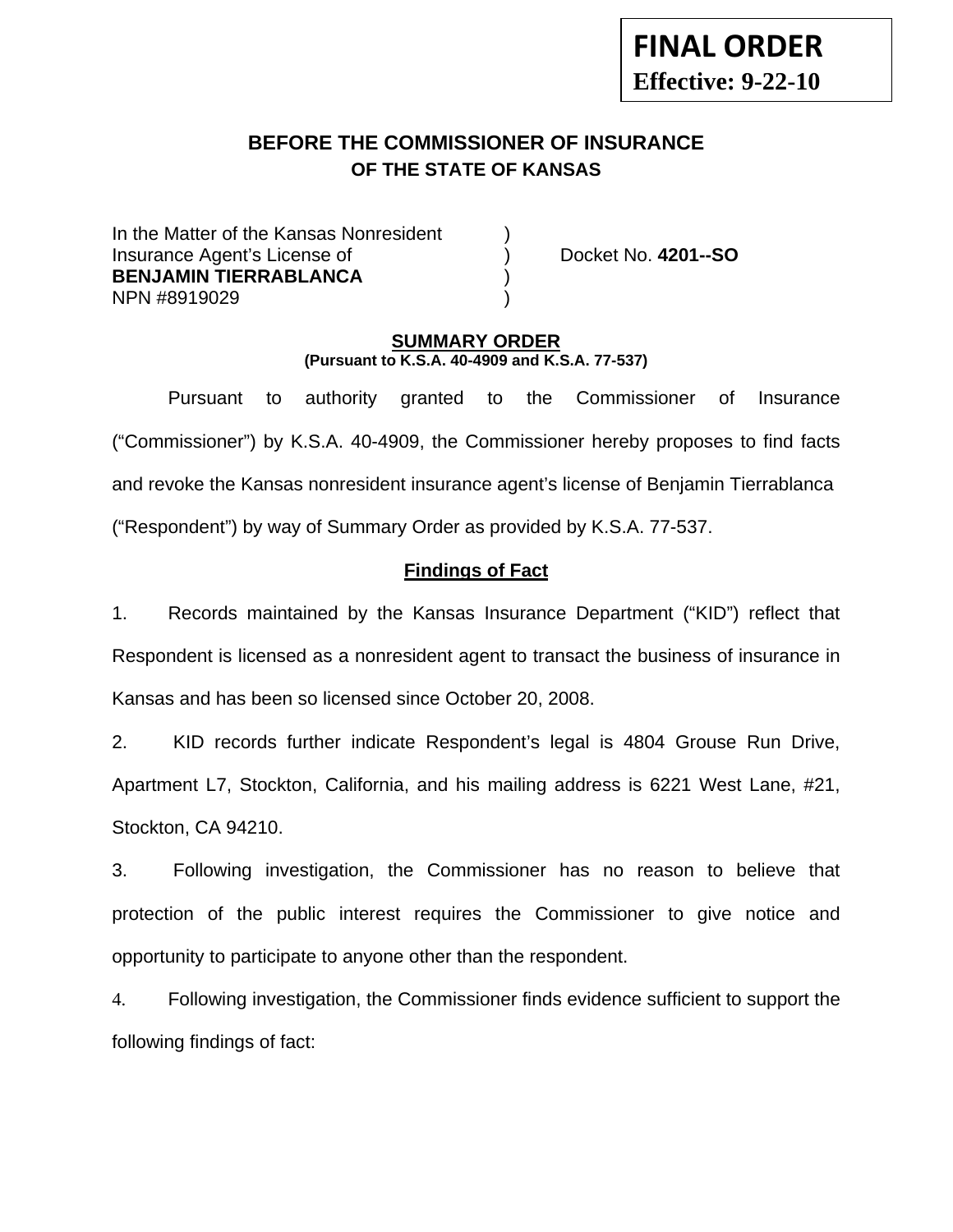5. Respondent is licensed as a resident insurance agent in the state of California, and that license was restricted and placed on probation effective May 18, 2009, because of criminal history.

6. Respondent did not report this action to the Kansas Insurance Department within 30 days as required by K.A.R. § 40-7-9(a) and has not reported it to date.

7. Effective December 16, 2009, Respondent's Virginia insurance agent license was revoked because of the California action and Respondent's failure to notify the department of an address change.

8. Effective December 18, 2009, Respondent's Louisiana insurance agent license was revoked for failure to respond and failure to make a required disclosure on the license application.

9. Effective February 9, 2010, Respondent's South Dakota insurance agent license was revoked for failure to respond and failure to report other state's action.

10. Effective March 2, 2010, Respondent's Delaware insurance agent license was revoked due to other state's action.

11. Respondent did not report the Virginia, Louisiana, South Dakota, and Delaware actions within 30 days and has not reported them to date.

12. By letter of August 3, 2010, counsel for KID wrote to Respondent at his mailing address of record and invited Respondent to reply within 15 business days if he disputed the above.

13. To date, the letter has not been returned and Respondent has not replied.

#### **Applicable Law**

14. K.S.A. 40-4909(a) provides, in relevant part:

2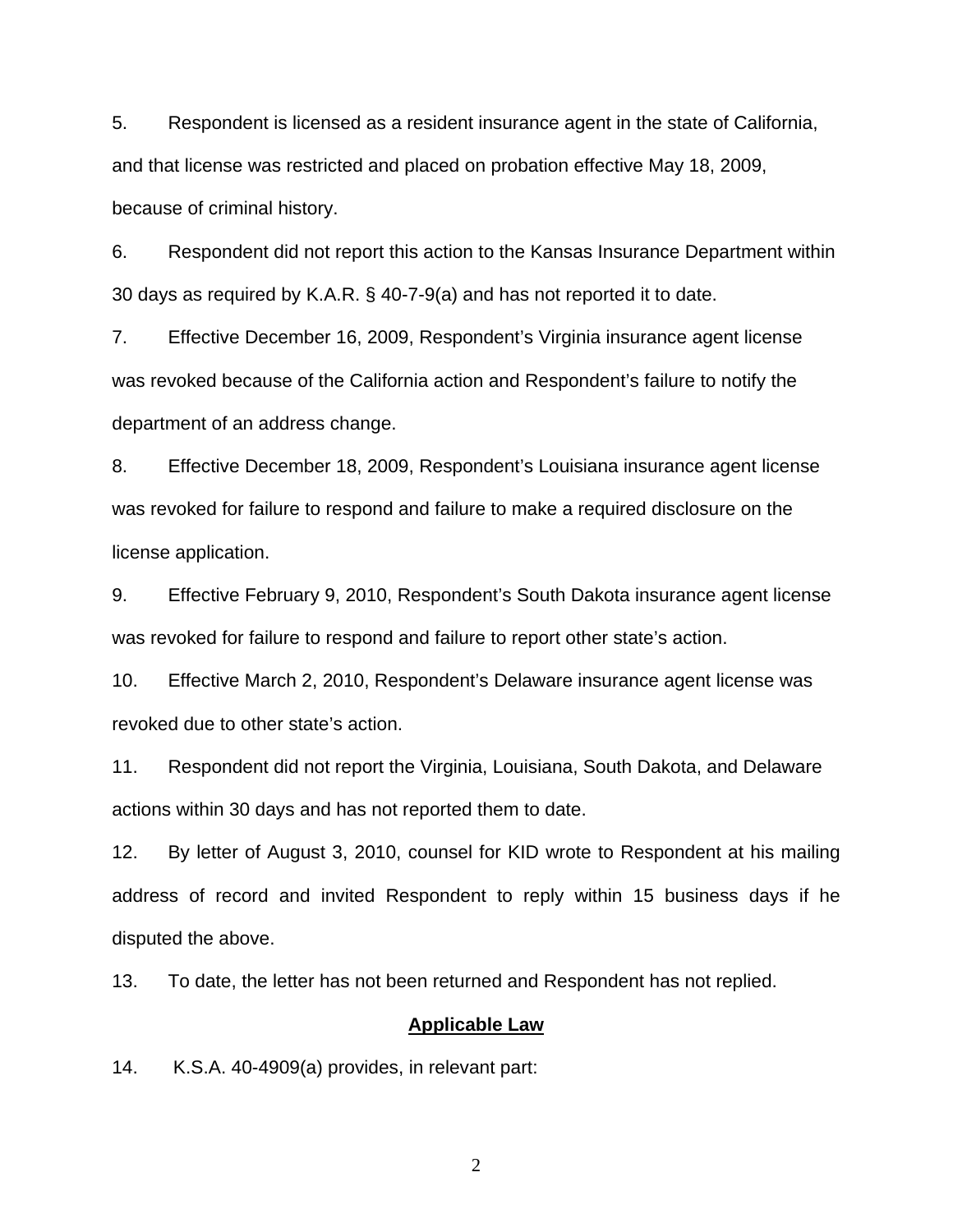"The commissioner may deny, suspend, revoke or refuse renewal of any license issued under this act if the commissioner finds that the applicant or license holder has. . .

(2) Violated: (A) Any provision of chapter 40 of the Kansas Statutes Annotated, and amendments thereto, or any rule and regulation promulgated thereunder; . . . .

(9) Had an insurance agent license, or its equivalent, denied, suspended or revoked in any other state, district or territory." K.S.A. 40-4909(a).

15. K.A.R. §40-7-9(a) requires a licensed agent to report to the Commissioner within 30 days any disciplinary action against the agent's license by the insurance regulatory agency of another jurisdiction.

16. In addition, the Commissioner may revoke any license issued under the Insurance Agents Licensing Act if the Commissioner finds that the interests of the insurer or the insurable interests of the public are not properly served under such license. K.S.A. 40-4909(b).

#### **Conclusions of Law**

17. The Commissioner has jurisdiction over Respondent as well as the subject matter of this proceeding, and such proceeding is held in the public interest.

18. The Commissioner finds, based on the facts contained in paragraphs 7 through 10, that Respondent's license may be revoked pursuant to K.S.A. 40-4909(a)(9) because Respondent has had an insurance agent's license revoked in other states.

19. The Commissioner finds, based on the facts contained in paragraphs 6 and 11, that Respondent's license may be revoked, pursuant to K.S.A. 40-4909(a)(2)(A) because Respondent has violated K.A.R. §40-7-9(a) by failing to report disciplinary actions to the Commissioner.

3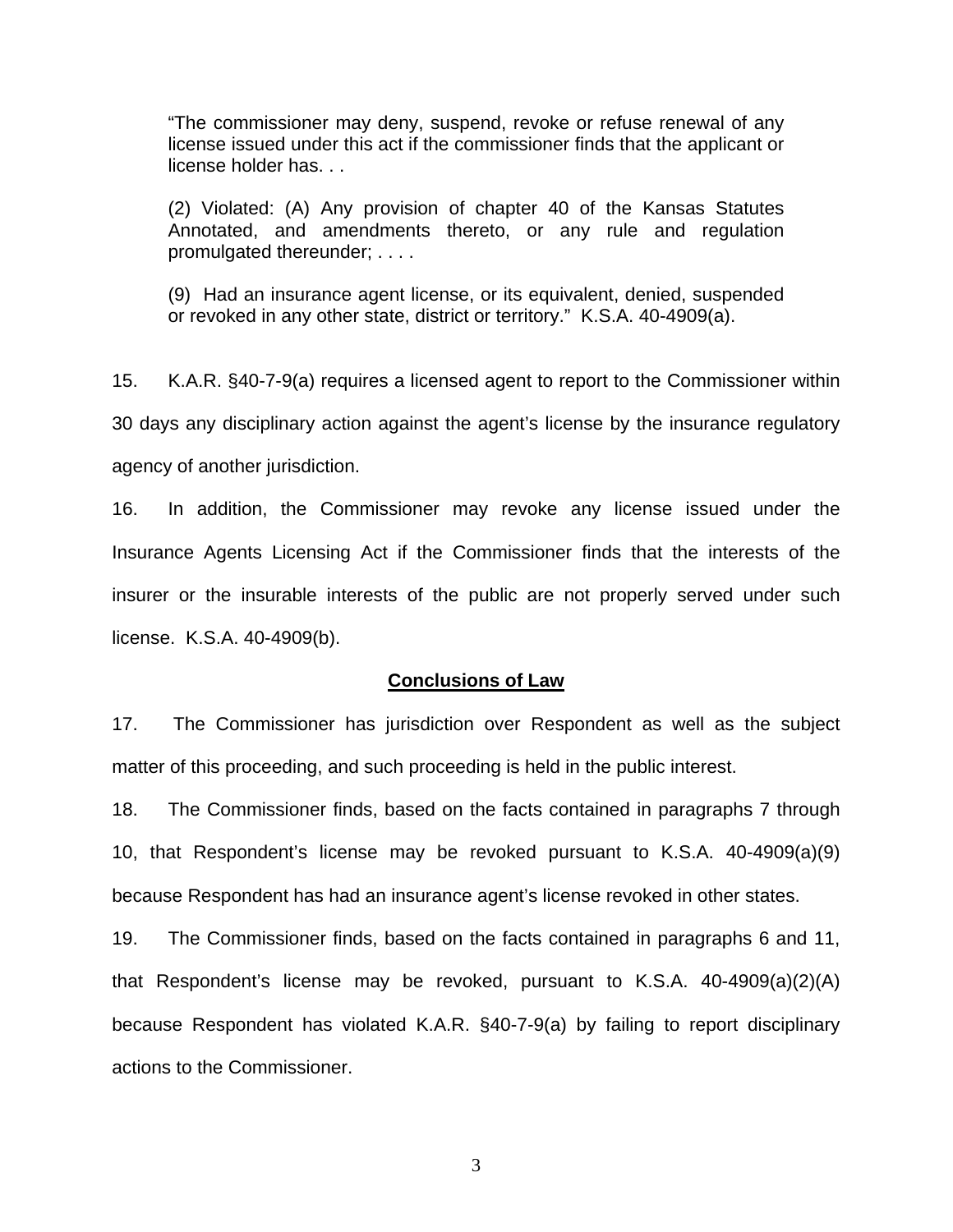20. Based on the foregoing findings, the Commissioner concludes that sufficient grounds exist for the revocation of Respondent's insurance agent's license pursuant to K.S.A. 40-4909(a).

21. The Commissioner further concludes Respondent's license may be revoked pursuant to K.S.A. 40-4909(b) because such license is not properly serving the interests of the insurer and the insurable interests of the public.

22. Based on the facts and circumstances set forth herein, it appears that the use of summary proceedings in this matter is appropriate, in accordance with the provisions set forth in K.S.A. 77-537(a), in that the use of summary proceedings does not violate any provision of the law, the protection of the public interest does not require the KID to give notice and opportunity to participate to persons other than Respondent, and after investigation, KID believes in good faith that the allegations will be supported to the applicable standard of proof.

 **IT IS THEREFORE ORDERED BY THE COMMISSIONER OF INSURANCE THAT** the Kansas nonresident insurance agent's license of **BENJAMIN TIERRABLANCA** is hereby **REVOKED. It is further ordered,** that **BENJAMIN TIERRABLANCA** shall **CEASE and DESIST** from the sale, solicitation, or negotiation of insurance and/or receiving compensation deriving from the sale, solicitation, or negotiation of insurance conducted on and after the effective date of this order.

4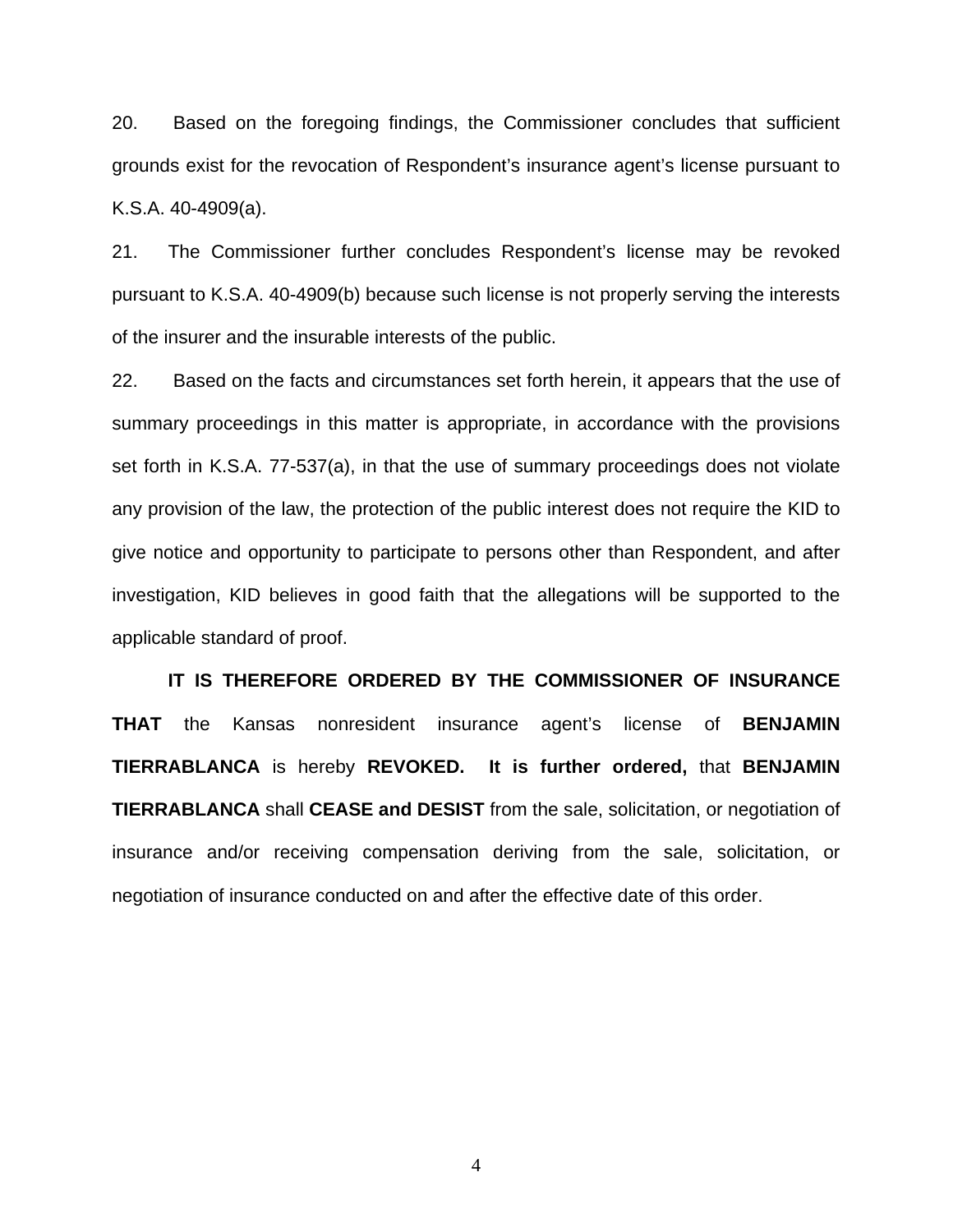## **IT IS SO ORDERED THIS \_\_3rd\_\_\_ DAY OF SEPTEMBER 2010, IN THE CITY OF TOPEKA, COUNTY OF SHAWNEE, STATE OF KANSAS.**



/s/ Sandy Praeger Sandy Praeger Commissioner of Insurance

 \_/s/ John W. Campbell\_\_\_\_\_\_\_\_\_\_\_\_\_ John W. Campbell General Counsel

# **NOTICE OF RIGHTS TO HEARING AND REVIEW**

# **Within fifteen (15) days of the date of service of this Summary Order,**

**Respondent** may submit a written request for a hearing pursuant to K.S.A. 77-537 and

K.S.A. 77-542. Any request for a hearing should be addressed to the following:

 John W. Campbell, General Counsel Kansas Insurance Department 420 S.W. 9<sup>th</sup> Street Topeka, Kansas 66612

If a hearing is requested, the Kansas Insurance Department will serve notice of the time and place of the hearing and information on procedures, right of representation, and other rights of parties relating to the conduct of the hearing.

**If a hearing is not requested in the time and manner stated above, this Summary Order shall become effective as a Final Order upon the expiration of time for requesting a hearing.** In the event Respondent files a Petition for Judicial Review, pursuant to K.S.A. 77-613(e), the agency officer to be served on behalf of the Kansas Insurance Department is